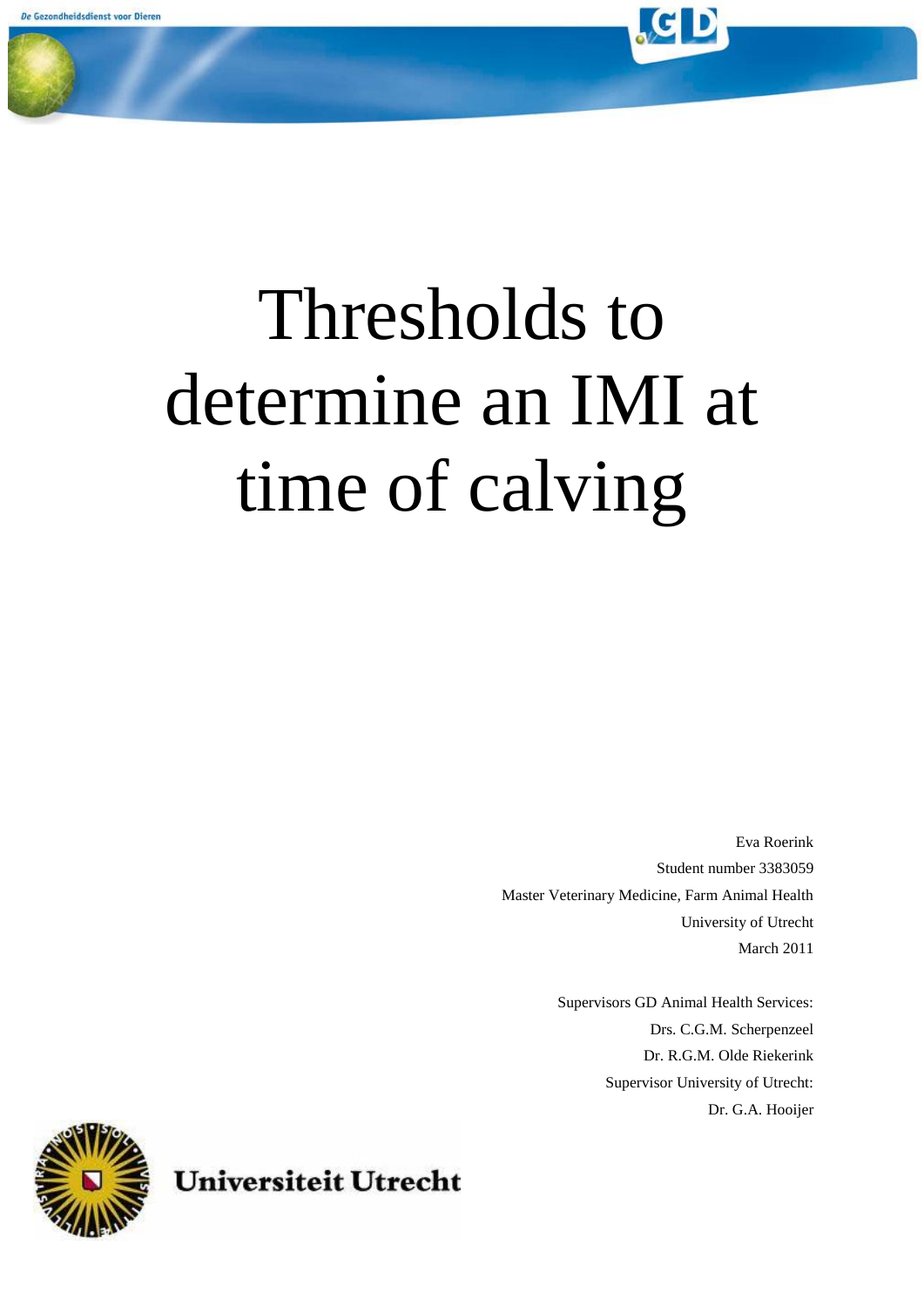## <span id="page-1-0"></span>**Prefactory note**

In the framework of my training Veterinary Medicine at University of Utrecht I should accomplish a master thesis. This project is a part of the research line: The reduction of preventive antibiotic use by selective dry off. This project is conducted by the Ruminant Health Division of the Animal Health Service (GD) in Deventer.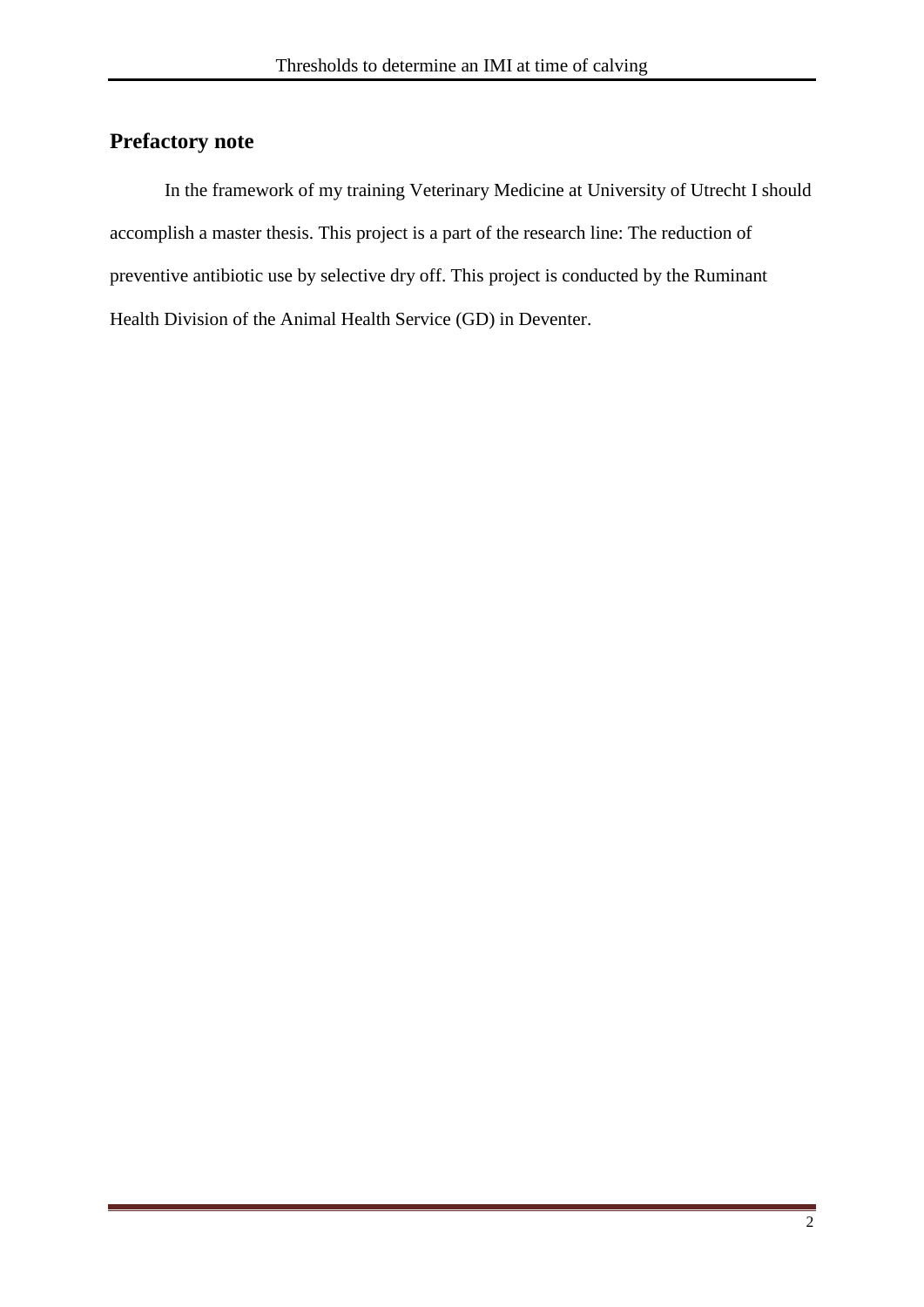# <span id="page-2-0"></span>Table of contents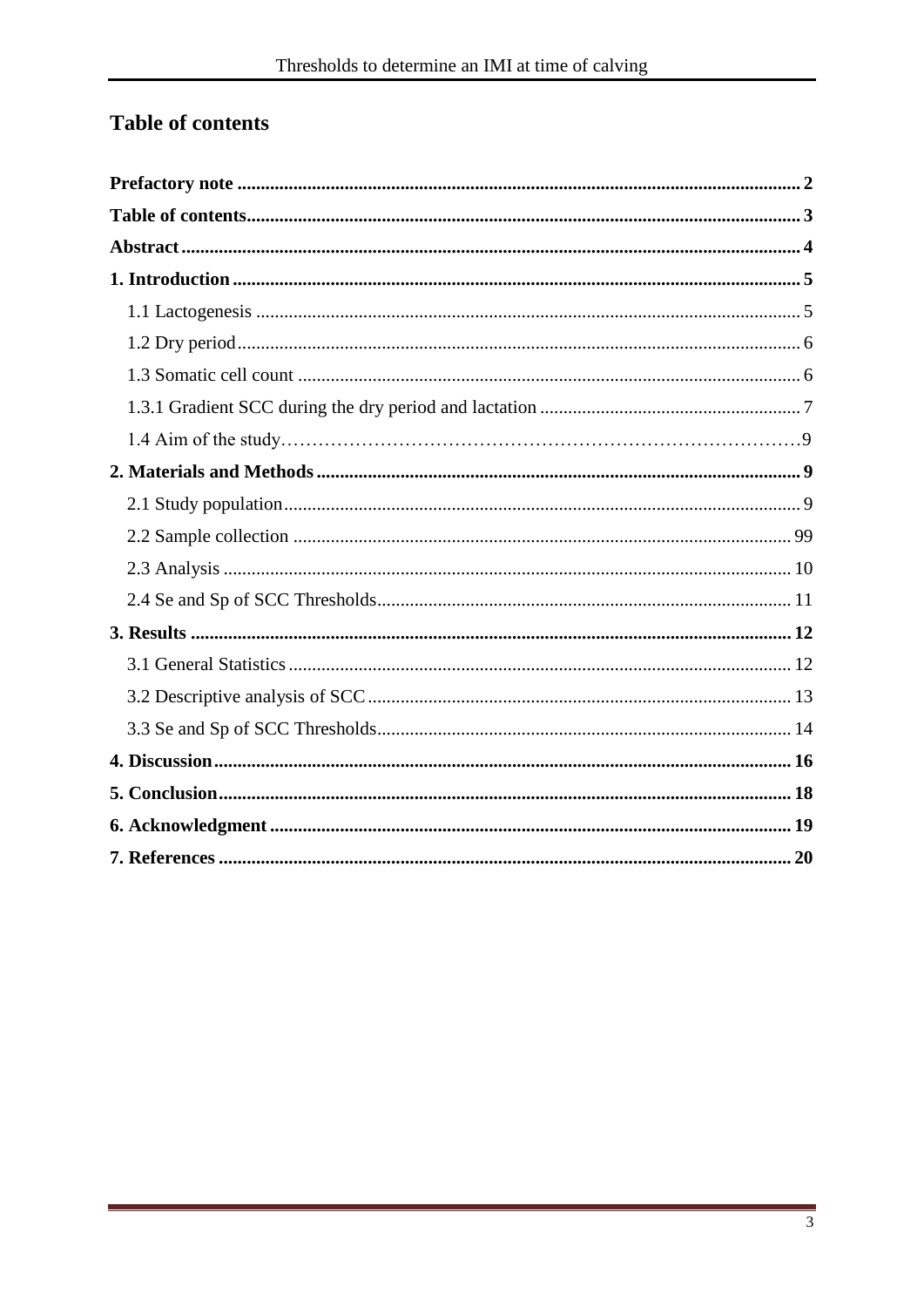## <span id="page-3-0"></span>**Abstract**

Repeatedly was shown that a cut-off value of approximately 200 000 to 250 000 cells was optimal to distinguish between infected and uninfected quarters in dairy cows (Schukken *et al*., 2003). However, a cut off value shortly after calving was never established. In this study 258 cows were studied. Quarter milk samples were collected at time of calving. The sensitivity (Se) en specificity (Sp) of SCC at several thresholds were relatively low. Se increased when Sp decreased and vice versa. Milk samples with major pathogens have higher SCC compared with those with minor pathogens isolated. Quarter SCC can be used to give an indication of IMI shortly after calving. The choice of definition of Se and Sp will depend on the objectives of study or control program for which the sample was collected.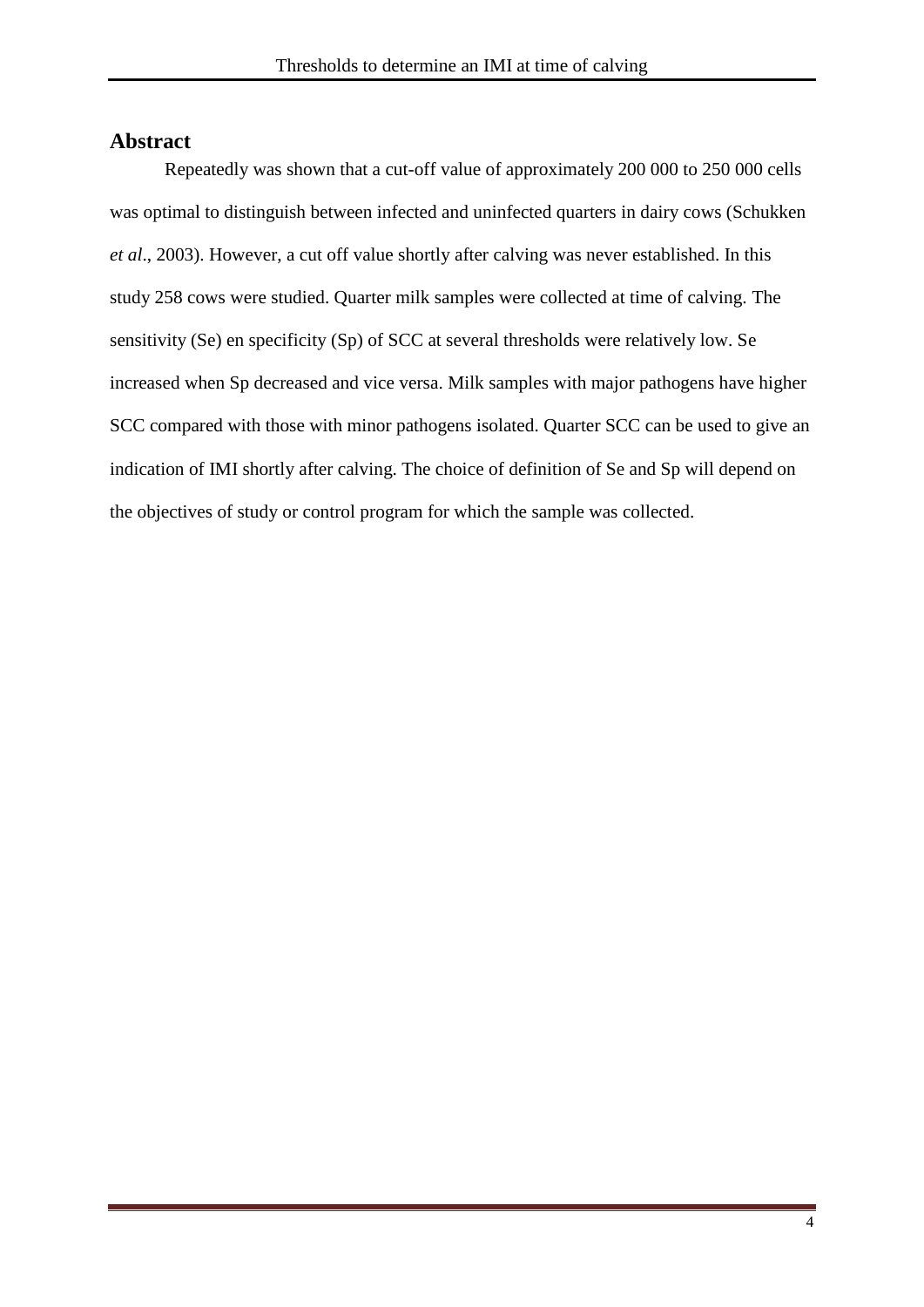### <span id="page-4-0"></span>**1. Introduction**

Mastitis is worldwide a common disease in dairy cows. Both clinical and subclinical infections have a not to be underestimated impact on the health and well-being of the animal. Udder health problems can lead to great economic losses for dairy farmers due to the quality standards imposed by the consumers. Preferably, the milk should have low somatic cell count (SCC), indicating that milk originates from healthy cows. According to O'Brien *et al* (2009) milk quality can have a significant impact on milk processing efficiency and product quality. The processability of milk decreases when the SCC increases. Moreover there is an increased loss of fat and casein and reduced curd firmness due to increase SCC. High SCC milk may also adversely affect the quality of pasteurised liquid milk and reduced its shelf life.

#### <span id="page-4-1"></span>**1.1 Lactogenesis**

Before the mammary gland has the ability to secrete milk, it must be transformed from a simple ductal tree to a highly efficient exocrine organ, with expansive lobular-alveolar structures. This transformation is hormonally regulated and begins around mid-pregnancy in most species (McManaman & Neville, 2003). The lactating mammary gland is composed of a branching network of ducts formed of epithelial cells ending in extensive lobulo- alveolar clusters that are the sites of milk secretion. A single layer of polarized secretory epithelial cells surrounds each alveolus within these clusters. In turn the alveoli are surrounded by myoepthelial cells that function in milk ejection, and a vascularized connective tissue stroma that contains lipid-depleted adipocytes and fibroblasts. The milk is ejected through contraction of myoepithelial cells through the alveoli and ducts. This contraction is stimulated by the release of oxytocin from the posterior pituitary as part of a suckling induced neuroendocrine reflex (McManaman & Neville, 2003).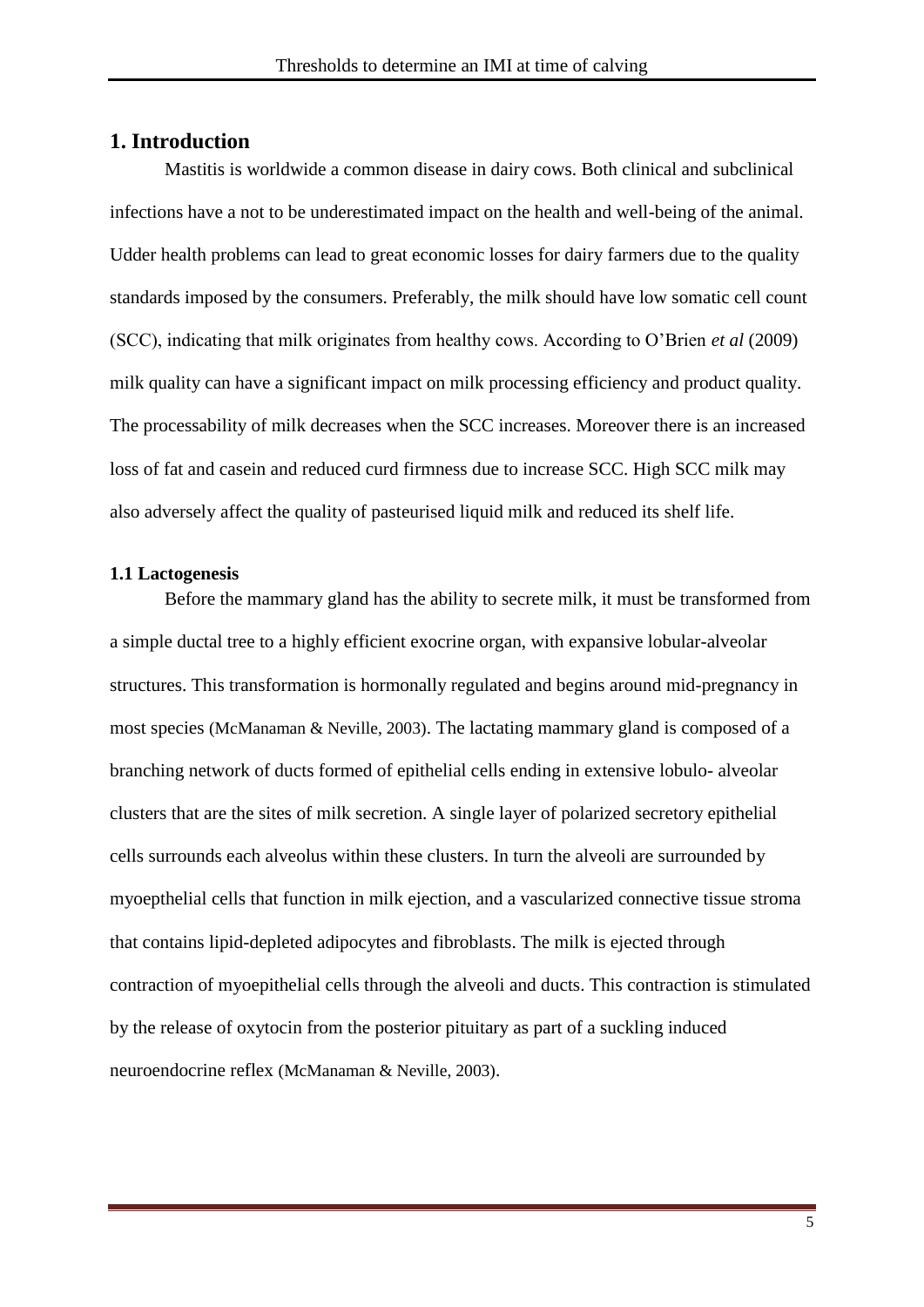#### <span id="page-5-0"></span>**1.2 Dry period**

To optimize milk production in the next lactation and to facilitate cell turnover in the bovine mammary gland, the dry period is necessary (Pezeshki *et al*., 2010). According to Hurley (1989), the typical dry period in a dairy cow is characterized by two major phases. The first phase is a period of active involution after cessation of milk removal. During this active involution, stromal area increase and parenchymal area decrease. Moreover, there is an increase in the rate of epithelial cell apoptosis from 2.4% in late lactation to 4.8% after dry off (De Vries *et al.,* 2010). The second phase is a period of redevelopment before the next lactation. This phase starts 3 to 4 weeks before parturition. The luminal area in the mammary tissue increases and the stromal compartments decreases through one week prepartum (De Vries *et al*., 2010).

#### <span id="page-5-1"></span>**1.3 Somatic cell count**

Somatic cell count (SCC) is the total number of cells per millilitre in milk. Somatic cells are mostly cells of the immune system, 80% in uninfected quarters and 99% in mastitic quarters (Schukken *et al.,* 2003). They are part of the natural defence mechanism and include neutrophil and mammary epithelium and other leucocytes such as T- and B- lymphocytes and macrophages. Somatic cell counts can cover a wide range of values. There is no theoretical maximum and counts as low as 7000 cells/ml has been reported (Dohoo & Meek, 1982). Research from North America and Europe has shown that uninfected quarters have a mean SCC of approximately 70 000 cells/ml (Schukken *et al*., 2003). Usually, an increased SCC indicates an infection of the mammary gland. When a cow gets infected, the resident somatic cells signal to a resting population of white blood cells in the blood stream which results in a massive influx of mostly polymorphonuclear cells into the milk. These polymorphonuclear cells kill bacteria, and when the infection is eliminated within a few weeks cell count of milk returns to normal usually (Schukken *et al., 2003)*. So, the SCC in the milk is the most reliable and useful indicator of intramammary infections (IMI) worldwide (Sheldrake & Hoare, 1981).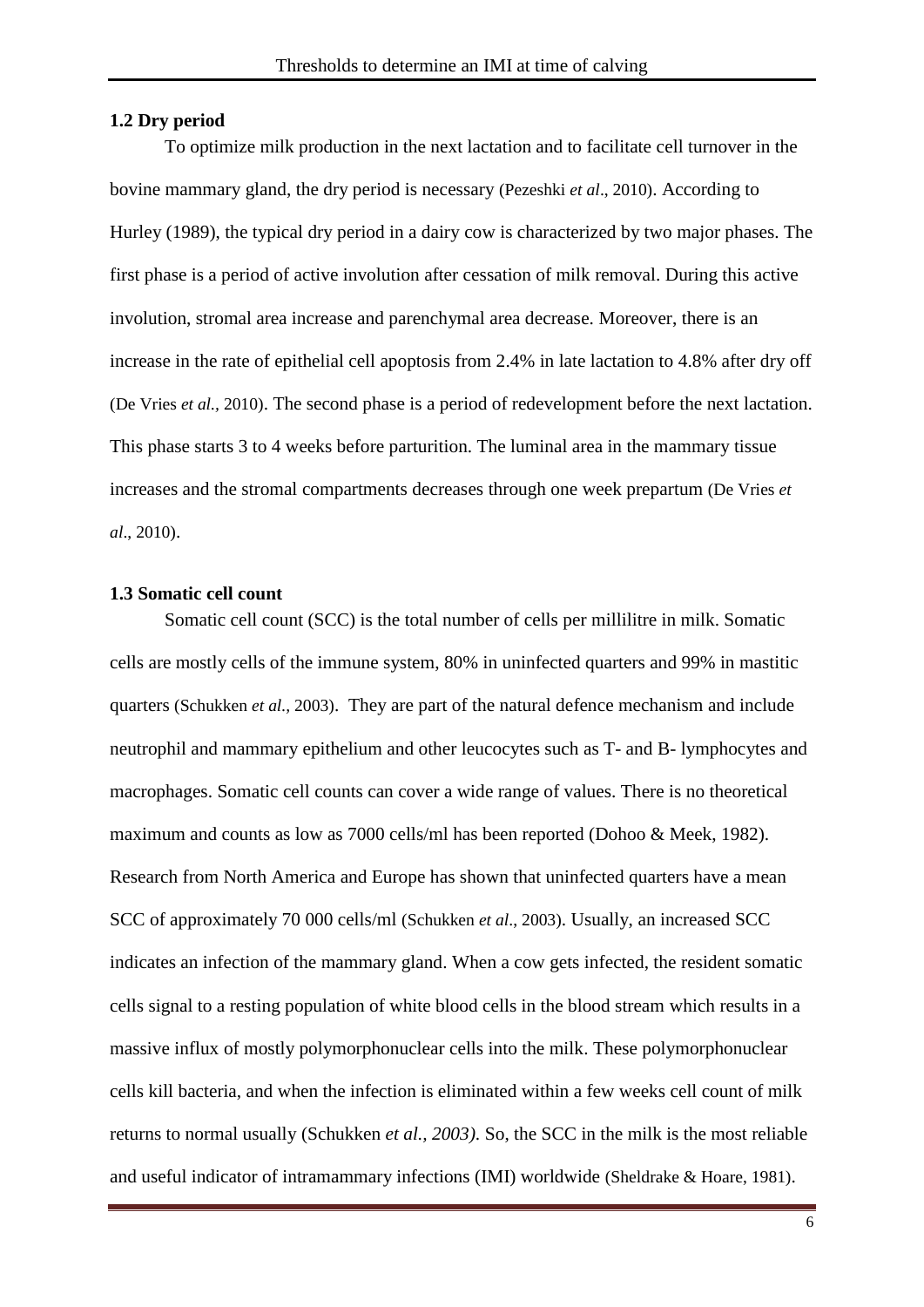According to Dohoo *et al.* (2011), subclinical mastitis implies inflammation within the udder, but not necessarily infection. The inflammatory reaction may be identified by an elevated SCC or another indicator of inflammation. But subclinical mastitis is most often due to a bacterial IMI, so the terms IMI and subclinical mastitis are often used interchangeably. The term IMI indicates specifically an infectious organism in the udder (Dohoo *et al*., 2011). There are also nonbacterial factors that affect SCC, such as age, stage of lactation, stress, management, day-to-day variation, and diurnal variation, but these factors are considered to be less important than IMI status (Olde Riekerink *et al*., 2007). Also seasonal differences are already reported. The SCC is generally the lowest in the winter and highest in the summer (Pyörälä & Taponen, 2009) (figure 1).



**Figure 1**: Gradient of the average SCC during the years 2007, 2008 and 2009.

(http://www.mcc-vlaanderen.be/content/jaarverslagen)

## <span id="page-6-0"></span>**1.3.1 Gradient SCC during the dry period and lactation**

During the mid dry period, milk is considerably reduced. At this moment bovine

mammary glands are markedly protected to IMI. On the other hand, the incidence of new IMI

is increased when milk accumulates in the glands, i.e. during very early (dry off) and late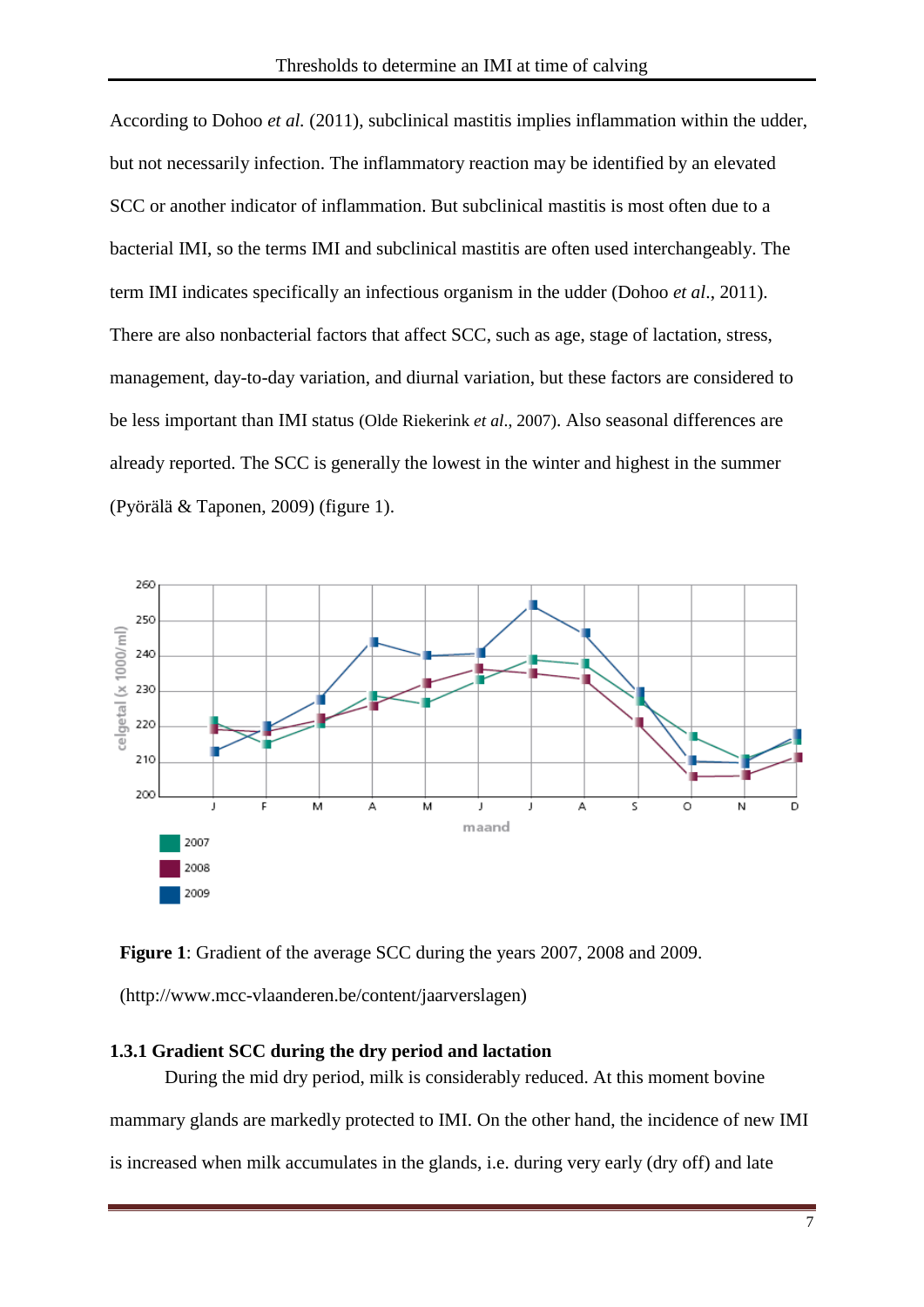(colostrogenesis) phases of the dry period. According to Dohoo and Meek (1982), the somatic cell counts have been found to be elevated immediately after calving, regardless of whether the cow is infected or not. This is also shown by a study by Barkema *et al*. (1999). In that study, farmers were asked to collect foremilk samples of every quarter at the time of calving and each successive milking. The SCC was determined and bacterial analysis was done. Using a natural-logarathmic transformation of the SCC, a normal distribution was approached (Barkema *et al, 1999).* 

| <b>Table 1.</b> Somally cell count of 120 added quarters of 30 Dutch daily cows after carving, 1997 |         |                        |       |      |                |      |      |  |
|-----------------------------------------------------------------------------------------------------|---------|------------------------|-------|------|----------------|------|------|--|
|                                                                                                     | Calving | Milkings after calving |       |      |                |      |      |  |
|                                                                                                     |         |                        | 2     | 3    | $\overline{4}$ | 5    | 6    |  |
| Ln SCC                                                                                              | 6,39    | 6,75                   | 6,50  | 5,98 | 5.55           | 5.28 | 4,84 |  |
| Geometric-mean $SCC^a$                                                                              |         |                        |       |      |                |      |      |  |
| Heifers( $n = 13$ )                                                                                 | 602     | 759                    | 568   | 259  | 163            | 137  | 87   |  |
| Cows $(n=17)$                                                                                       | 588     | 940                    | 754   | 541  | 329            | 259  | 166  |  |
| Minimum SCC <sup>a</sup>                                                                            | 4       | 6                      | 21    | 31   | 17             | 13   | 13   |  |
| Median SCC <sup>a</sup>                                                                             | 616     | 842                    | 567   | 293  | 153            | 129  | 75   |  |
| Maximum SCC <sup>a</sup>                                                                            | 13132   | 10551                  | 10422 | 8936 | 7873           | 9335 | 9543 |  |

**Table 1**. Somatic cell count of 120 udder quarters of 30 Dutch dairy cows after calving, 1997

 $a \times 1000$  cells/ml.

Barkema *et al*., 1999,

Table 1 shows an increase of mean Ln SCC from 6.39 at the time of calving to 6.75 at one milking after calving. In the first two weeks after calving the largest reduction of SCC takes place (Dohoo, 1993). Postpartum SCC of culture-negatives quarters of heifers at calving is lower than SCC of culture-positive quarters (Barkema *et al*., 1999). An elevated SCC may also be caused by IMI, because a high percentage of udder quarters is infected at calving (Barkema *et al*., 1999). The SCC declines to normal levels during the first 2-4 weeks of lactation (Dohoo, 1993). Repeatedly was shown that a cut-off value of approximately 200 000 to 250 000 cells was optimal to distinguish between infected and uninfected quarters (Schukken *et al*., 2003). However, a cut off value shortly after calving was never established. The use of SCC during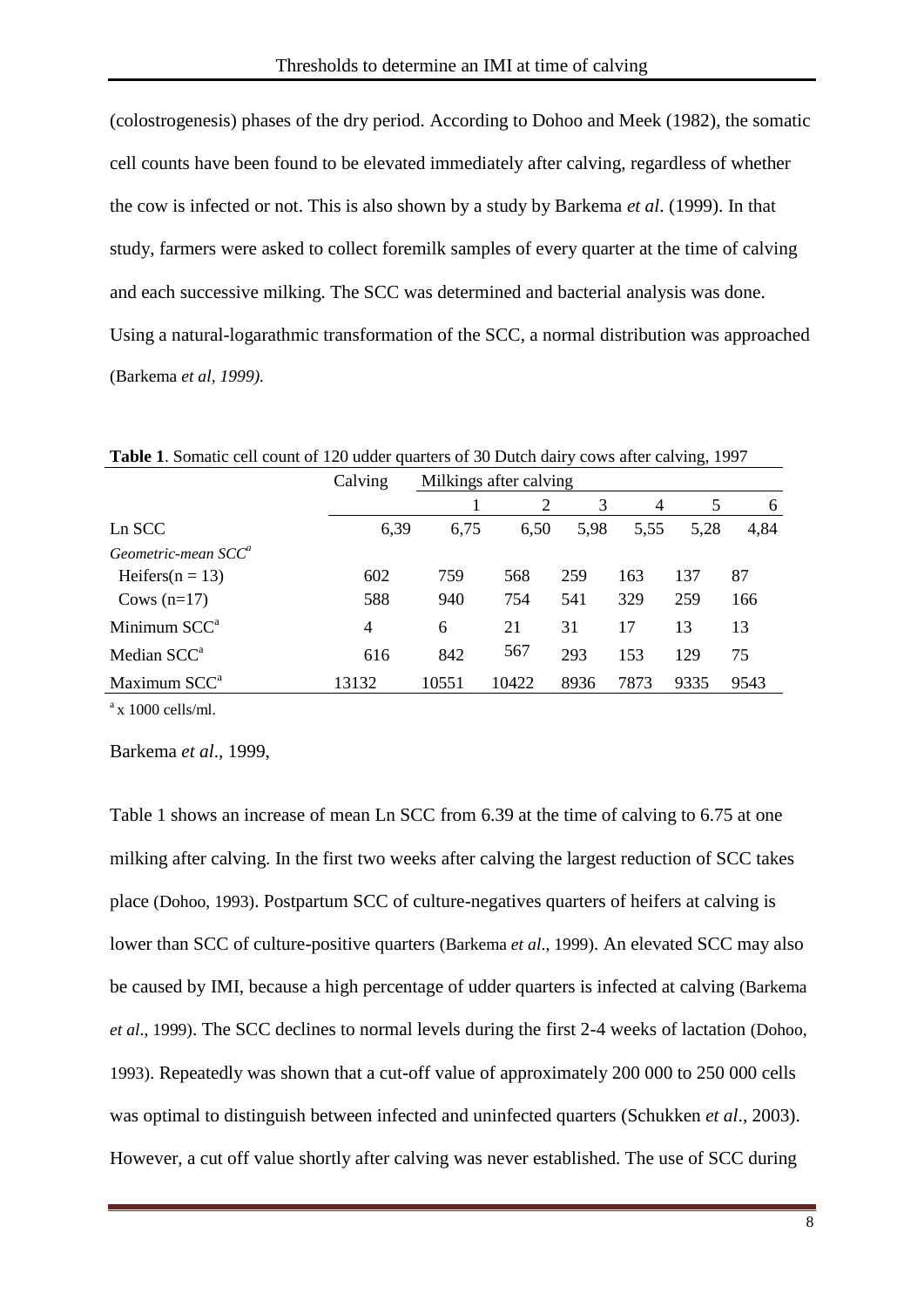this period is often not recommended, because SCC is frequently elevated shortly after calving (Barkema *et al*., 1999).

### **1.4 Aim of the study**

<span id="page-8-0"></span>The aim of this study was to determine an SCC threshold to identify subclinical mastitis at time of calving caused by minor or major pathogens in Dutch dairy cows, by using the sensitivity (Se) en specificity (Sp) of different thresholds.

## **2. Materials and Methods**

### <span id="page-8-1"></span>**2.1 Study population**

This project is a part of the research line: The reduction of preventive antibiotic use by selective dry off, conducted by the Ruminant Health Division of the Animal Health Service (GD) in Deventer. The research was built on a split-udder design. Two quarters (links right or left) serve as negative control and were not treated during the drying off. The other two quarters were treated with antibiotics (Supermastidol). In total, 1030 quarter milk samples from 258 lactating dairy heifers and cows selected between 23 May 2011 and November the 1<sup>st</sup> and belonging to 30 randomly selected herds. Participation in this study was voluntarily. There were several conditions:

- 1. the dairy farmers were participant of the MPR
- 2. the dairy farmer had more than 40 cows
- 3. Heifers with a SCC < 150.000 cells/ml on the most recent MPR were included
- 4. Cows with a SCC of < 250.000 cells/ml on most recent MPR were included.

Animals are excluded from participating in cases of damaged teats, general disease or lactating animals with less than four quarters.

## <span id="page-8-2"></span>**2.2 Sample collection**

The animals in the test were sampled three times per quarter: at the time of drying off, immediately after calving and 14 days (+/- 7 days) after calving. For this study the second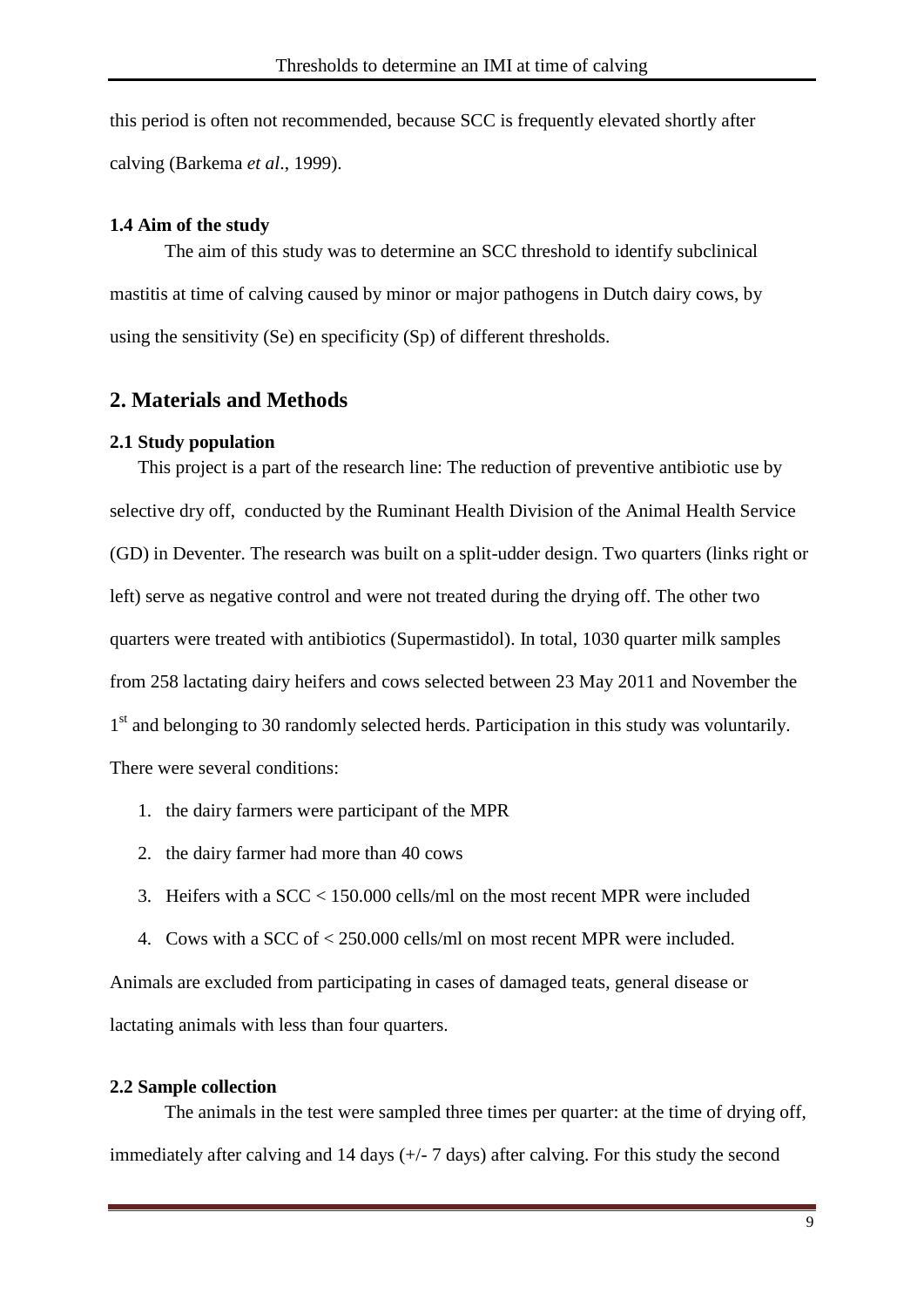sample was used on the day of calving. These quarter milk samples were aseptically collected by the farmer while the first streams of milk were discarded. The teat ends were disinfected with cotton swabs sprinkled with 70% alcohol. The first streams of foremilk were discharged, and then milk was collected aseptically from each teat. After collection, milk samples were stored at low temperature until bacteriological culture and SCC tests were performed.

The quarter SCC was determined by using a Fossomatic cell counter (Foss electric, Hillerod, Denmark) and the bacteriological culturing was carried out according to NMC protocols: an inoculums of 0.01 ml of milk will be spread on a 6% sheep blood agar plate and on Edward's medium (Sampimon, *et a.,l* 2009). The sample will be considered to be contaminated if three or more bacterial species were cultured from a sample. *Staphylococcus aureus (*SAU*), Streptococcus agalactiae (*SAG*), Streptococcus dysgalactiae* (SDY)*, Streptococcus uberis* (SUB), *Arcanobacterium pyogenes* (APY), *Pseudomonas aeruginosa* (PSA)*, and Escherichia coli (ECO)* considered being major pathogens. *Corynebacterium bovis* and Coagulase-negative staphylococci, are considered to be minor pathogens (Barkema *et al*., 1999). The quarters were divided into three categories: culture negative, culture with minor pathogens, and culture with major pathogens. If both major and minor pathogens were isolated the cow quarter was classified as infected with the major pathogen.

#### <span id="page-9-0"></span>**2.3 Analysis**

To approximate a normal distribution, the outcome was the natural logarithm of SCC (lnSCC). The efficacy of the threshold for diagnosing IMI was evaluated using two quality parameters: sensitivity and specificity. The sensitivity of a test is the probability that a truly culture positive animal indeed will be classified as positive using the test. The specificity of a test is the probability that a truly culture negative animal will be classified as culture negative (Schepers, *et al*., 1997). The data were analysed using STATA (StataCorp. TX USA, 2011).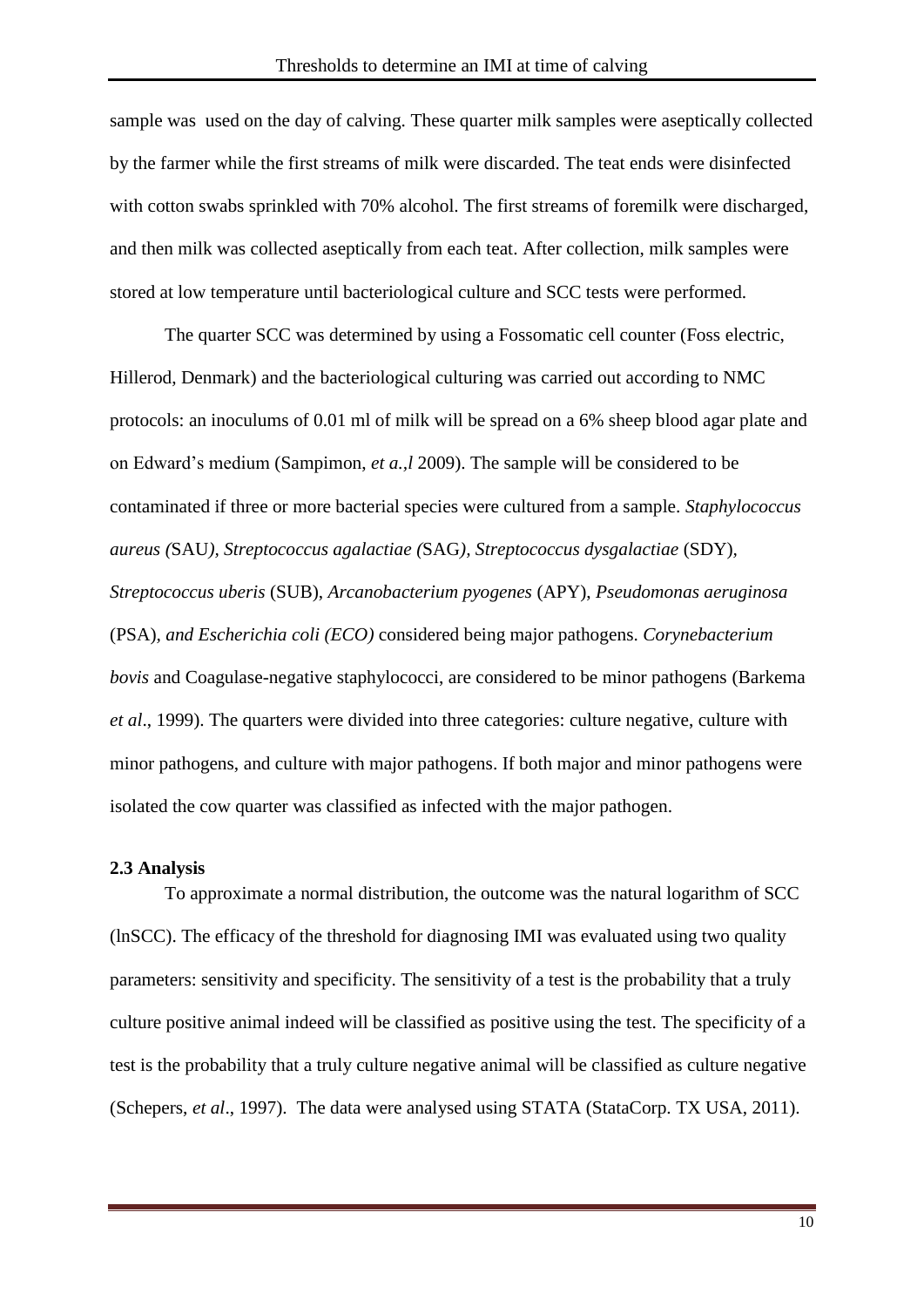## <span id="page-10-0"></span>**2.4 Se and Sp of SCC Thresholds**

To determine the Se, Sp and predictive value, different SCC thresholds were tested.

Bacteriological culture was considered to be the reference method to evaluate the SCC

thresholds.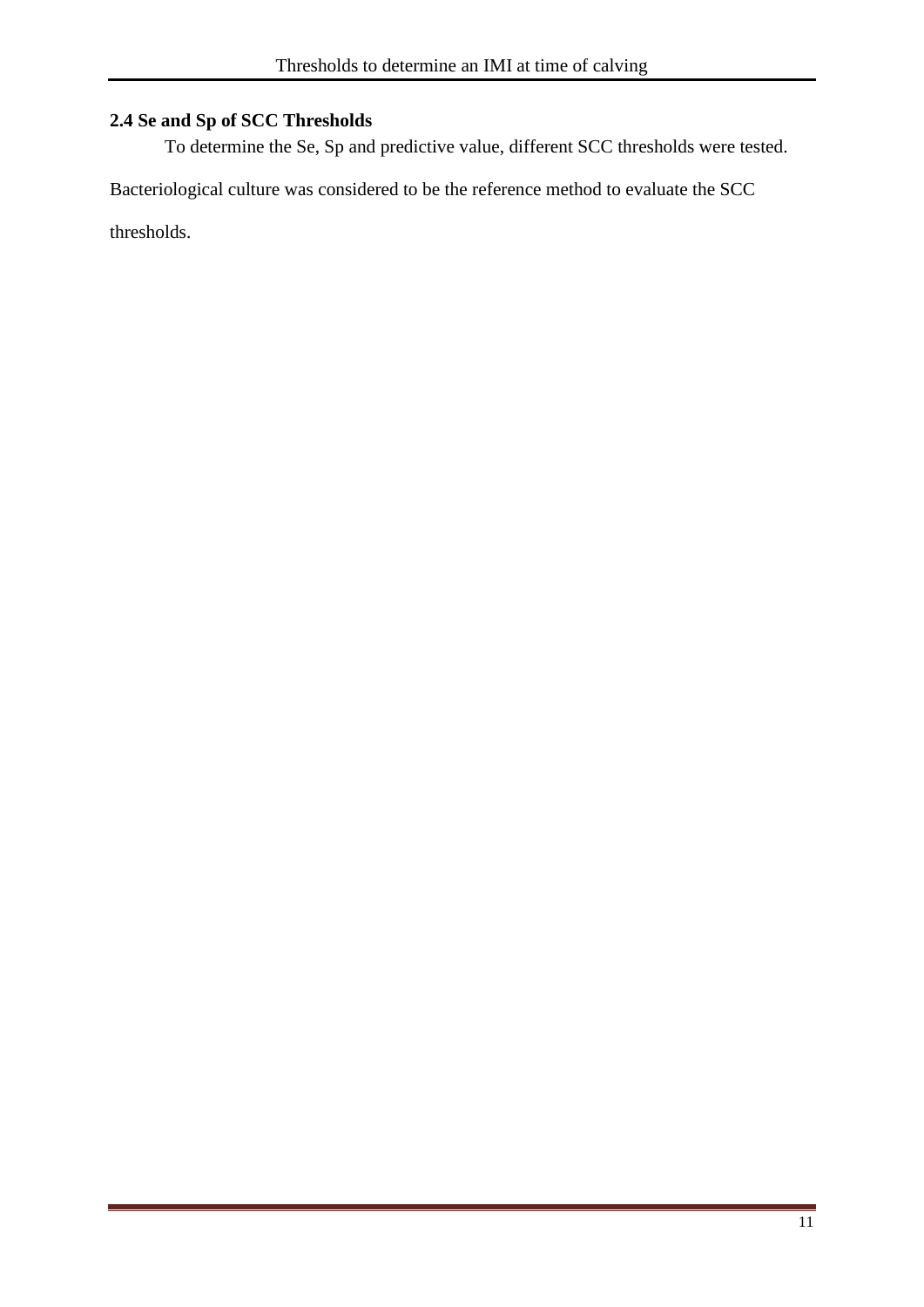## <span id="page-11-0"></span>**3. Results**

## <span id="page-11-1"></span>**3.1 General Statistics**

Data file 1 (culture negative) consisted of 557 quarters of 30 herds. Data file 2 (minor pathogens) consisted of 117 quarters of 24 herds and data file 3 consisted of 79 quarters of 24 herds. There are 52 contaminated milk samples (5%). These contaminated samples were not included in the statistical analysis.

Table 2 shows the IMI status of the 1030 quarters of 258 cows. Two quarters were missing. The majority of the samples is negative (51,4 %). If there were just some of *Bacillus*  spp. or *Enterococcus* spp. present in a sample, the sample was also negative. The prevalence of minor pathogens, C. *bovis* and CNS was relatively speaking high. The prevalence of major pathogens *Arcanobacterium pyogenes* and *Klebsiella* was low.

| Pathogen isolated                | Number of quarters | % of total quarters | % of infected quarters |
|----------------------------------|--------------------|---------------------|------------------------|
| No growth                        | 529                | 51,4                |                        |
| Bacillus spp.                    | 25                 | 2,4                 |                        |
| Enterococcus spp.                | 3                  | 0,3                 |                        |
| Major pathogens                  |                    |                     |                        |
| Staphylococcus aureus            | 9                  | 0,9                 | 4,5                    |
| Streptococcus dysgalactiae       | 11                 | 1,1                 | 5,6                    |
| Streptococcus uberis             | 18                 | 1,7                 | 9,1                    |
| Arcanobacterium pyogenes         | 3                  | 0,3                 | 1,5                    |
| Coliformen                       | 10                 | 1,0                 | 5,1                    |
| Klebsiella                       | 1                  | 0,1                 | 0,5                    |
| Other <sup>1</sup>               | 23                 | 2,2                 | 11,6                   |
| Minor pathogens                  |                    |                     |                        |
| Coagulase-negative staphylococci | 84                 | 8,2                 | 42,4                   |
| Corynebacterium bovis            | 28                 | 2,7                 | 14,1                   |
| Other <sup>2</sup>               | 8                  | 0,8                 | 4,0                    |

**Table 2.** Intramammary infection status of 1030 quarters of 258 cows in early lactation

<sup>1</sup> *Acinetobacte*r spp. (3), *Enterococcus* spp. (19), Ferment (1)

<sup>2</sup> *Aerobacter* spp. (1), *Moraxella* spp. (2), *Sphingomonas paucimobilis* (1), *Enterobateriaceae* (2), *Pantomonis* spp. (1), *Enterobacter cloacae* (1)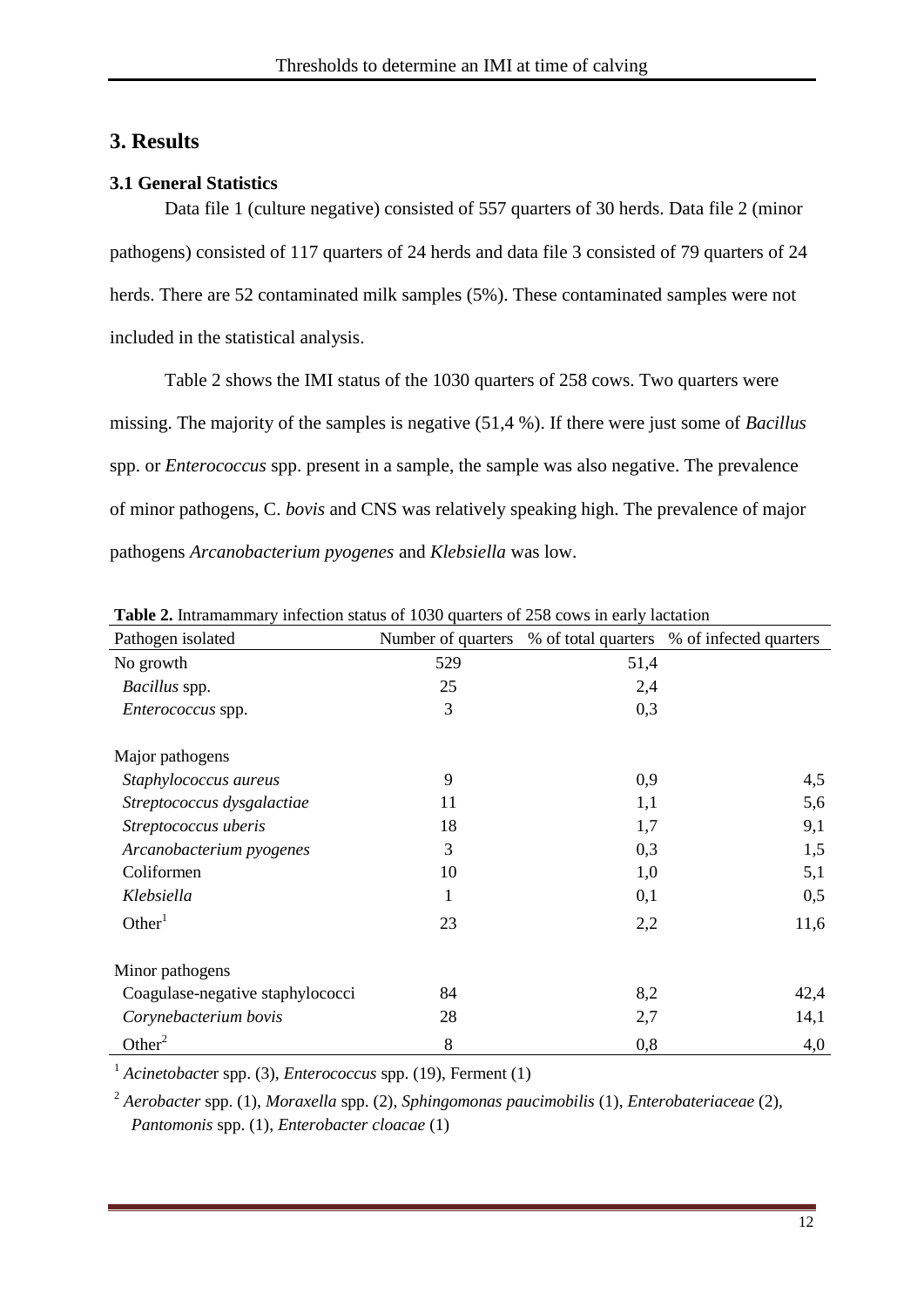|           | All samples | Negative samples | Minor pathogens | Major pathogens |  |
|-----------|-------------|------------------|-----------------|-----------------|--|
| N         | 805         | 557              | 117             | 97              |  |
| Lo 95% CI | 2,94        | 6,56             | 6,88            | 7,57            |  |
| Median    | 7,08        | 6,91             | 7,22            | 8,08            |  |
| Mean      | 6,9         | 6,68             | 7,1             | 7,84            |  |
| Up 95% CI | 9,21        | 6,79             | 7,32            | 8,11            |  |
| Minimum   | 2,2         | 2,2              | 3,76            | 4,38            |  |
| Maximum   | 9,21        | 9,21             | 9,21            | 9,21            |  |
| Kurtosis  | 3,22        | 0,14             | $-0,04$         | 0.4             |  |

Table 3. Overview statistical analysis of Ln SCC

#### <span id="page-12-0"></span>**3.2 Descriptive analysis of SCC**

The descriptive statistics are shown in table 3 with on the X-axis the LnSCC (scc2). The geometric mean SCC of all quarters (n=1030) included in the study was 992.000 cells/mL (Ln SCC: 6.90) with a 95% CI of 18.000 – 9.996.000 (Ln SCC: 2.94 – 9.21). The geometric mean SCC of all negative quarters is below the geometric mean SCC of all quarters, 796.000 cells/mL (Ln SCC: 6.68). On the other hand, the geometric mean SCC of all quarters with minor pathogens and major pathogens is higher. The geometric mean SCC of all quarters with minor pathogens is 1.212.000 cells/mL (Ln SCC: 7.1) and the geometric mean SCC of all quarters with major pathogens is 2.540.000 cells/mL (Ln SCC: 7.84). In majorpathogen-positive quarters, Ln SCC was 1.16 Ln units higher than in milk form culture-



**Figure 2:** Normal distribution of LnSCC (scc2) of all negative quarters (white) and all major quarters (dark)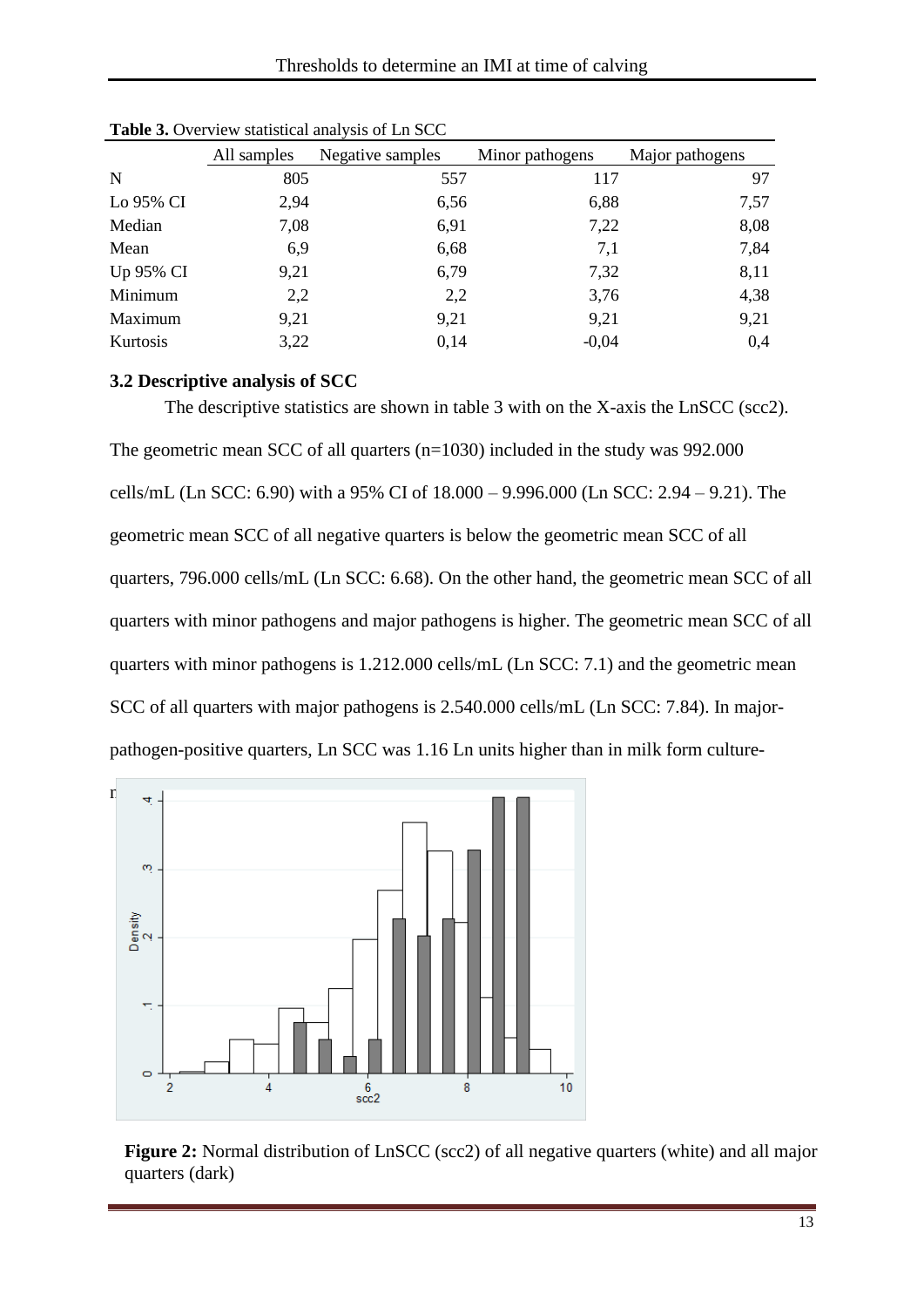### <span id="page-13-0"></span>**3.3 Se and Sp of SCC Thresholds**

Figure 2 shows the normal distribution of Ln SCC of all negative quarters and the normal distribution of Ln SCC of all major quarters. On the basis of figure 2 different thresholds were determined. Table 4 shows the sensitivity, specificity, positive predictive value (PVV) and negative predictive value (NPV) of different Ln SCC thresholds to identify subclinical infections caused by major pathogens. Improvements in specificity were related to lower sensitivity. The positive predictive value was relatively low for all of the alternatives discussed in this study with a maximum of 26 %. The negative predictive value was relatively high for all of the discussed alternatives, with a maximum of 96%, what maybe has to do with the fact that most of the samples were negative (51.4%).

**Table 4.** Sensitivity and specificity of SCC threshold values for identifying major infected quarters around calving

| Threshold Ln SCC | Threshold SCC <sup>a</sup> | Sensitivitiy | Specificity | $PPV^b$ | NPV <sup>c</sup> |
|------------------|----------------------------|--------------|-------------|---------|------------------|
| 4,50             | 90                         | 0,99         | 0.07        | 0.10    | 0,98             |
| 6,50             | 665                        | 0,88         | 0,33        | 0,12    | 0,96             |
| 7,00             | 1096                       | 0,79         | 0,51        | 0,15    | 0,96             |
| 7,70             | 2208                       | 0,64         | 0,75        | 0,21    | 0,95             |
| 7,80             | 2441                       | 0,60         | 0,78        | 0,22    | 0,95             |
| 7,90             | 2698                       | 0,60         | 0,82        | 0.26    | 0,95             |
| 8,00             | 2981                       | 0,56         | 0,83        | 0,26    | 0,95             |

 $a*1000$  cells/ml

<sup>b,c</sup> PPV = positive predictive value; NPV = negative predictive value

| quarters around carving |                            |      |              |             |                  |                  |
|-------------------------|----------------------------|------|--------------|-------------|------------------|------------------|
| Threshold Ln SCC        | Threshold SCC <sup>a</sup> |      | Sensitivitiy | Specificity | PPV <sup>b</sup> | NPV <sup>c</sup> |
| 4,50                    |                            | 90   | 0,98         | 0.08        | 0.26             | 0.91             |
| 6,50                    |                            | 665  | 0,78         | 0.34        | 0.29             | 0,82             |
| 7,20                    |                            | 1340 | 0,59         | 0,60        | 0,33             | 0,81             |
| 7,70                    |                            | 2208 | 0,46         | 0,77        | 0.41             | 0,81             |
| 8,00                    |                            | 2981 | 0,35         | 0,85        | 0.43             | 0,79             |

**Table 5.** Sensitivity and specificity of SCC threshold values for identifying minor or major infected quarters around calving

 $a*1000$  cells/ml

 $b, c$  PPV = positive predictive value; NPV = negative predictive value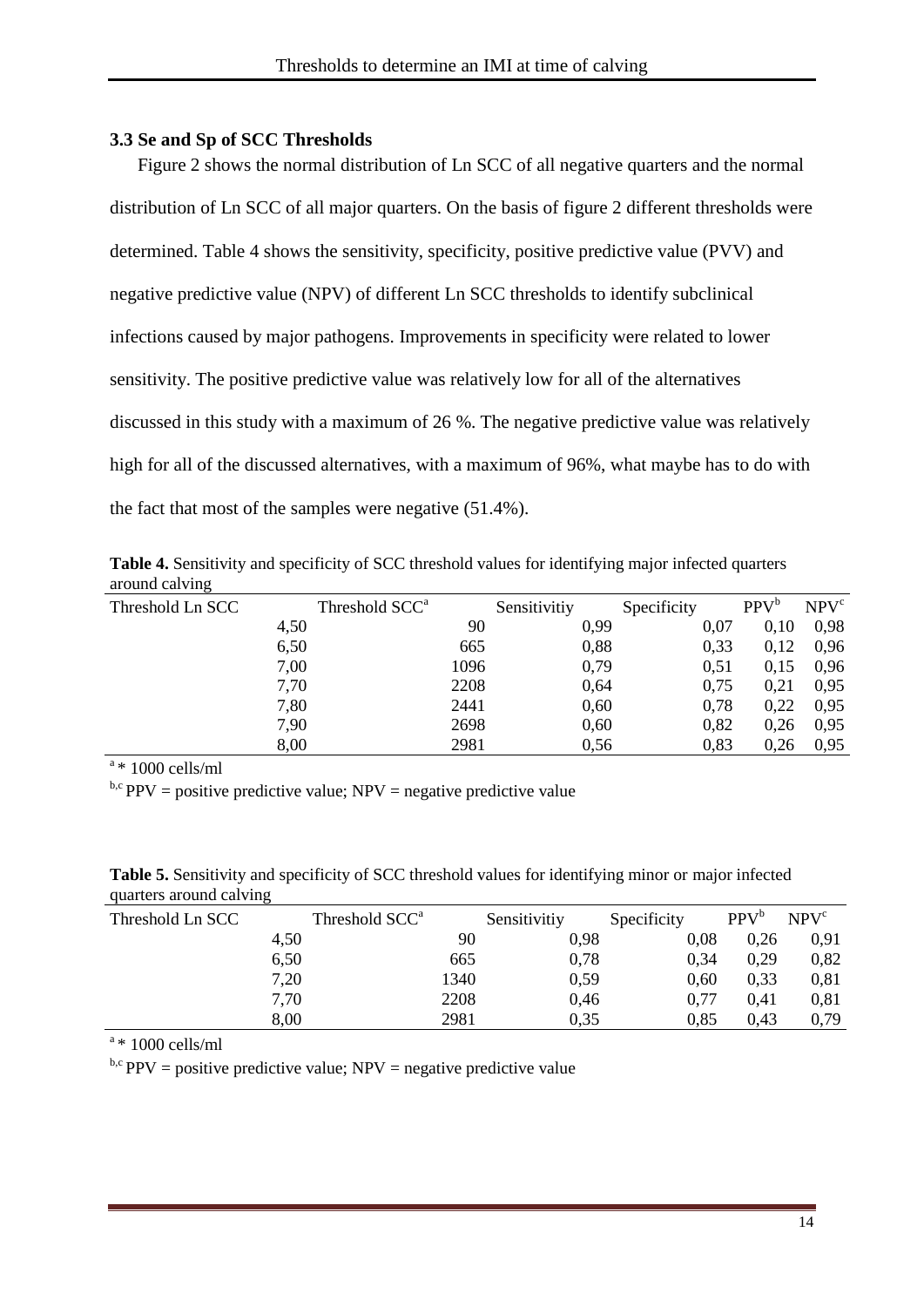Figure 3 shows the normal distribution of Ln SCC of all negative quarters and the normal distribution of Ln SCC (scc1) of all minor and major quarters. On the basis of figure 3 different thresholds are determined. Table 5 shows the Sensitivity, Specificity, positive predictive value (PVV) and negative predictive value (NPV) of different Ln SCC thresholds to identify subclinical infections caused by minor and major pathogens. Improvements in specificity were even this time related to lower sensitivity. The positive predictive value was this time less low compared with the positive predictive values in table 4 for all of the alternatives discussed in this study with a maximum of 43 %. The negative predictive value was relatively less high compared with the negative predictive values in table 4, with a maximum of 91 %.



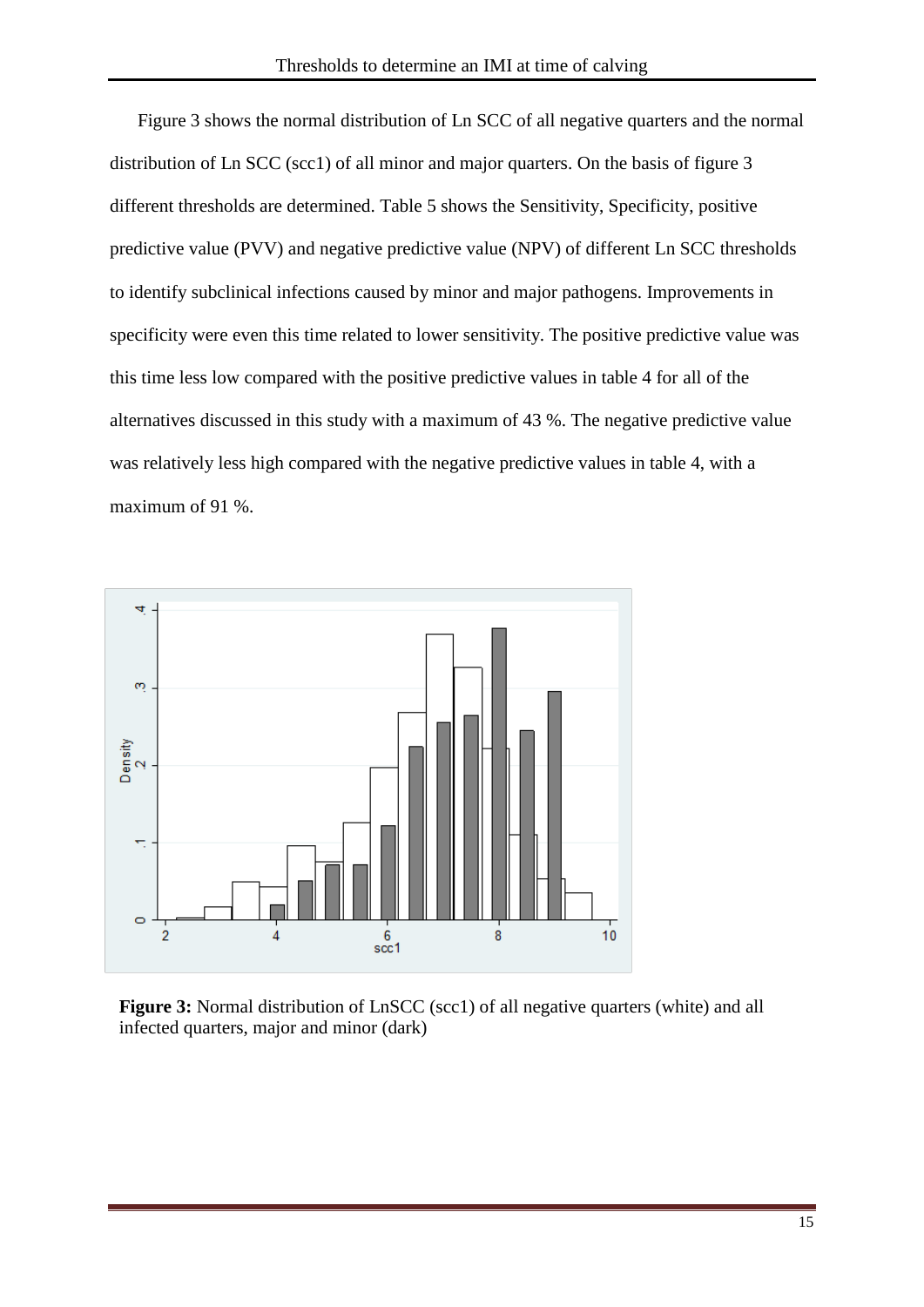#### <span id="page-15-0"></span>**4. Discussion**

The selection strategy used was a random stratified sampling designed to achieve a representative distribution for herd size and location across the Dutch population of dairy cows. In addition to this test, only cows participated with a SCC lower than 250.000 cells/ml and heifers with a SCC beneath 150.000 cells/ml at the most recent MPR. High percentage of milk samples (5%) were contaminated which could be the result of the fact that the milk samples were collected by farmers. Contamination of samples can be avoided by proper sampling techniques (Sampimon *et al*., 2009).

The research was built on a split-udder design. During this project, two served as negative control and were not treated during the drying off. The other two quarters were treated with antibiotics (Supermastidol). There was no effect detectable on the outcome of this study, because all samples were taken at the moment of calving. It can be assumed that the antibiotics are out, unless the cow calves to early.

In this study, Coagulase-negative staphylococcus (CNS) was the most frequent isolated species followed by *Corynebacterium bovis* (COR). In other studies, CNS was not reported separately. However, CNS is the most frequently isolated group of organisms in almost all recent mastitis surveys. According to Sampimon *et al*. (2009) it is not clear whether IMI with CNS always results in inflammation (Sampimon *et al*., 2009).

In this study, samples with *Bacillus* spp. were marked as negative, because the effect of *Bacillus* spp. seems to be low (Sampimon *et al*., 2009). According to Sampimon *et al.*, (2009), it is not likely that the high prevalence of *Bacillus* spp. is due to contamination . However, the reason of the *Bacillus* spp. in our study is hardly to explain.

Heifers with an elevated SCC postpartum, could suffer from a persistent IMI caused by *Staphylococcus Aureus* (De Vliegher *et al*., 2005)*.* The SCC is elevated, but Staphylococcus Aureus will not be showing in the milk, whereas it is the cause of the elevated cell count. This can cause an increased number of false-negatives.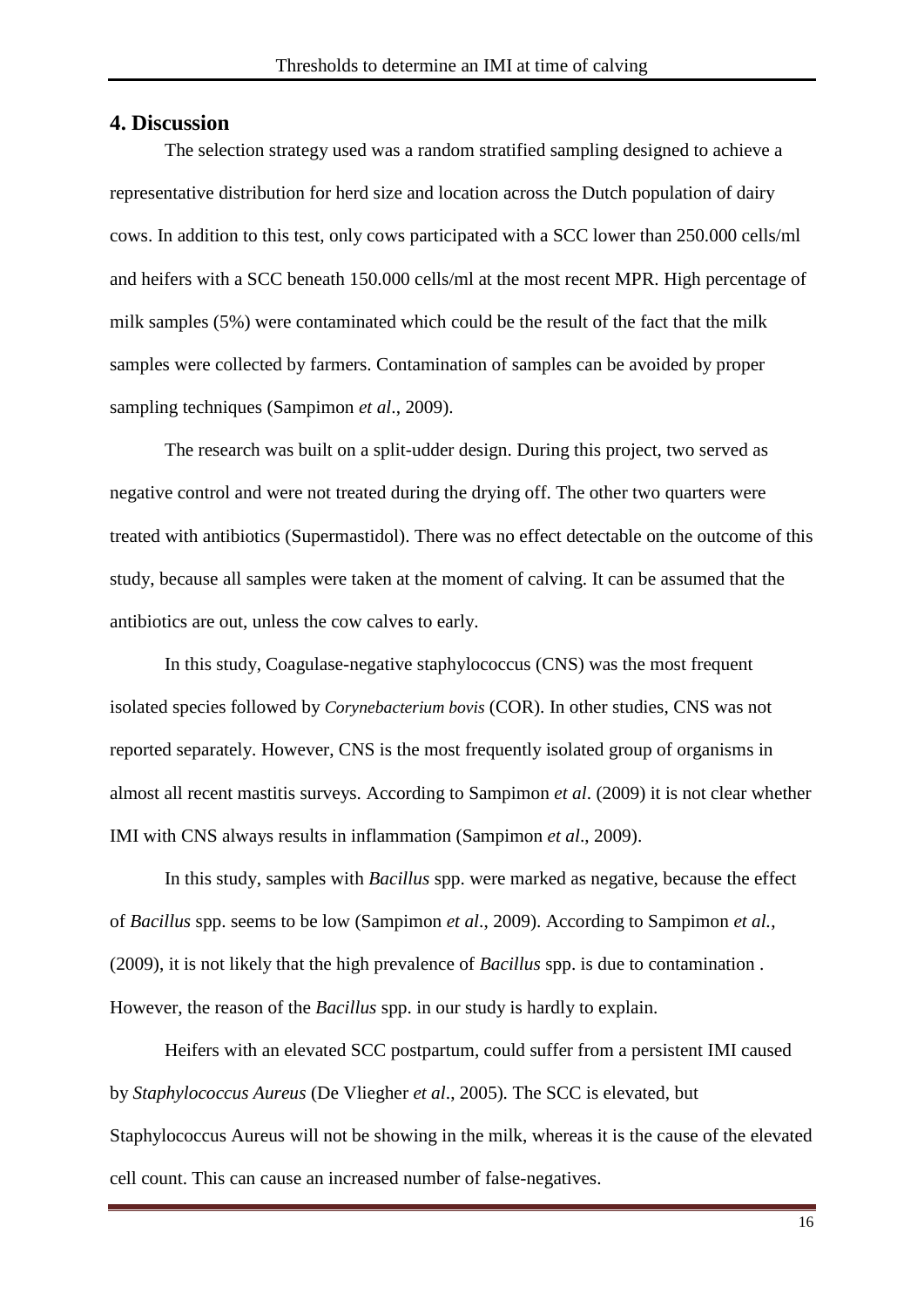Although bacteriological culture is considered to be a reliable method for detection of IMI, according to Dohoo *et al*. (2011), many factors can influence the results of bacteriological culture, such as method of sampling, storage condition after collection, microorganism species, number of organisms in each sample, duration of infection, shedding pattern of the organism, medium used for culture, volume of milk plated, and frequency of sampling. If the main goal is identifying as many infections as possible, the use of single milk sample is acceptable (0.01mL) (Dohoo *et al*., 2011). But according to Andersen *et al*., (2010), culturing triplicate milk samples may be considered the golden standard for IMI detection. In this study, the number of herds was limited and the IMI definition was based on a single milk sample. Thus, before the results can be generalized, further research is indicated.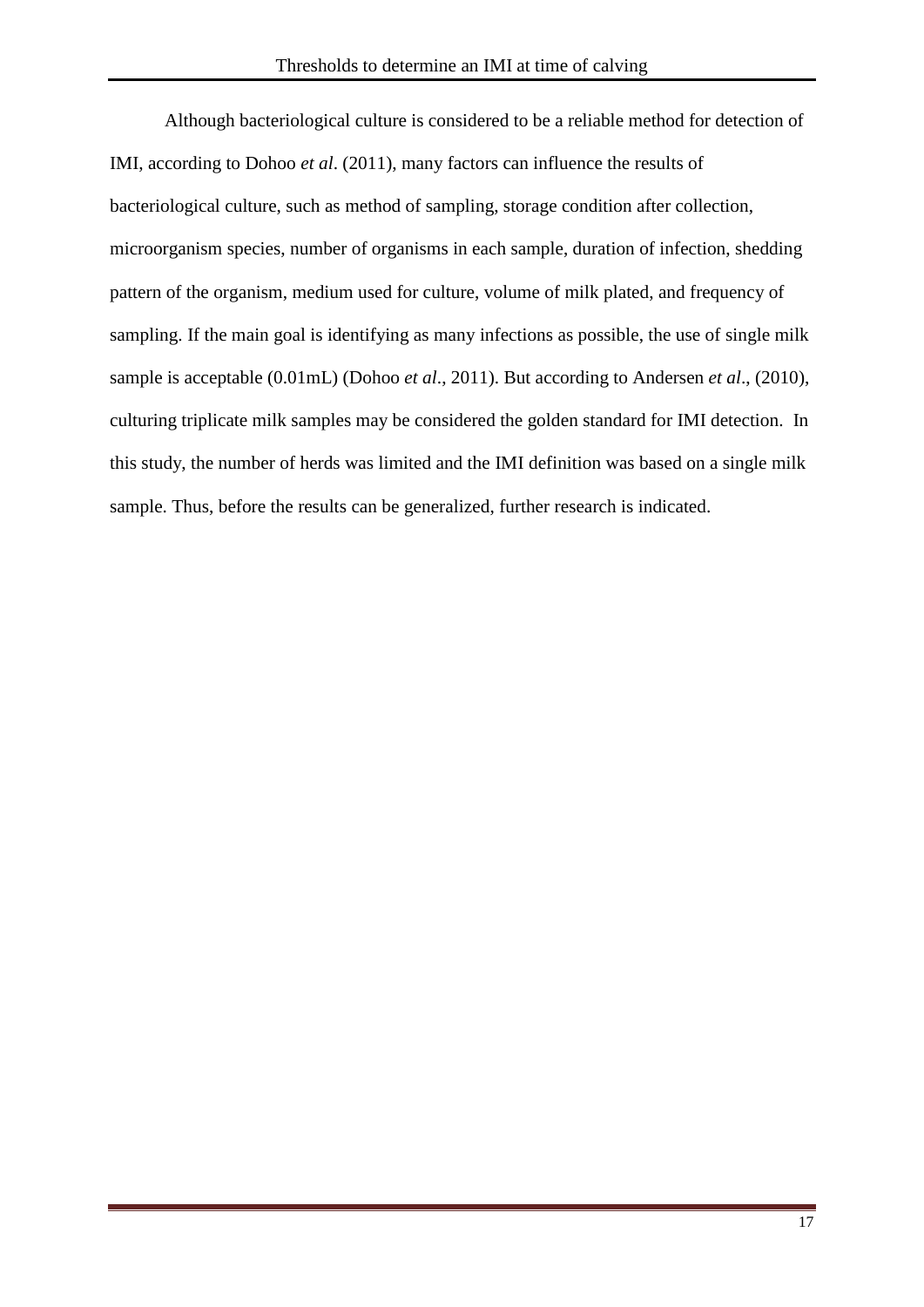## <span id="page-17-0"></span>**5. Conclusion**

Single SCC analysis to classify quarters as uninfected or infected at time of calving may be not useful. The Se en Sp of SCC at several thresholds were relatively low. Sensitivity is increased and Sp is decreased when mammary quarters with major or minor and major pathogens are considered positive. Milk samples with major pathogens have higher SCC compared with those with minor pathogens isolated. The prevalence of minor pathogens was higher than that of major pathogens.

The choice of definition of Se and Sp will depend on the objectives of study or control program for which the sample was collected. Finally, the main objective of choosing a specific SCC threshold is to optimize the efficacy of a mastitis control program. Thus, it is necessary to choose a SCC threshold to minimize IMI diagnostic errors. In practice, SCC cannot be used as a diagnostic tool for IMI early postpartum.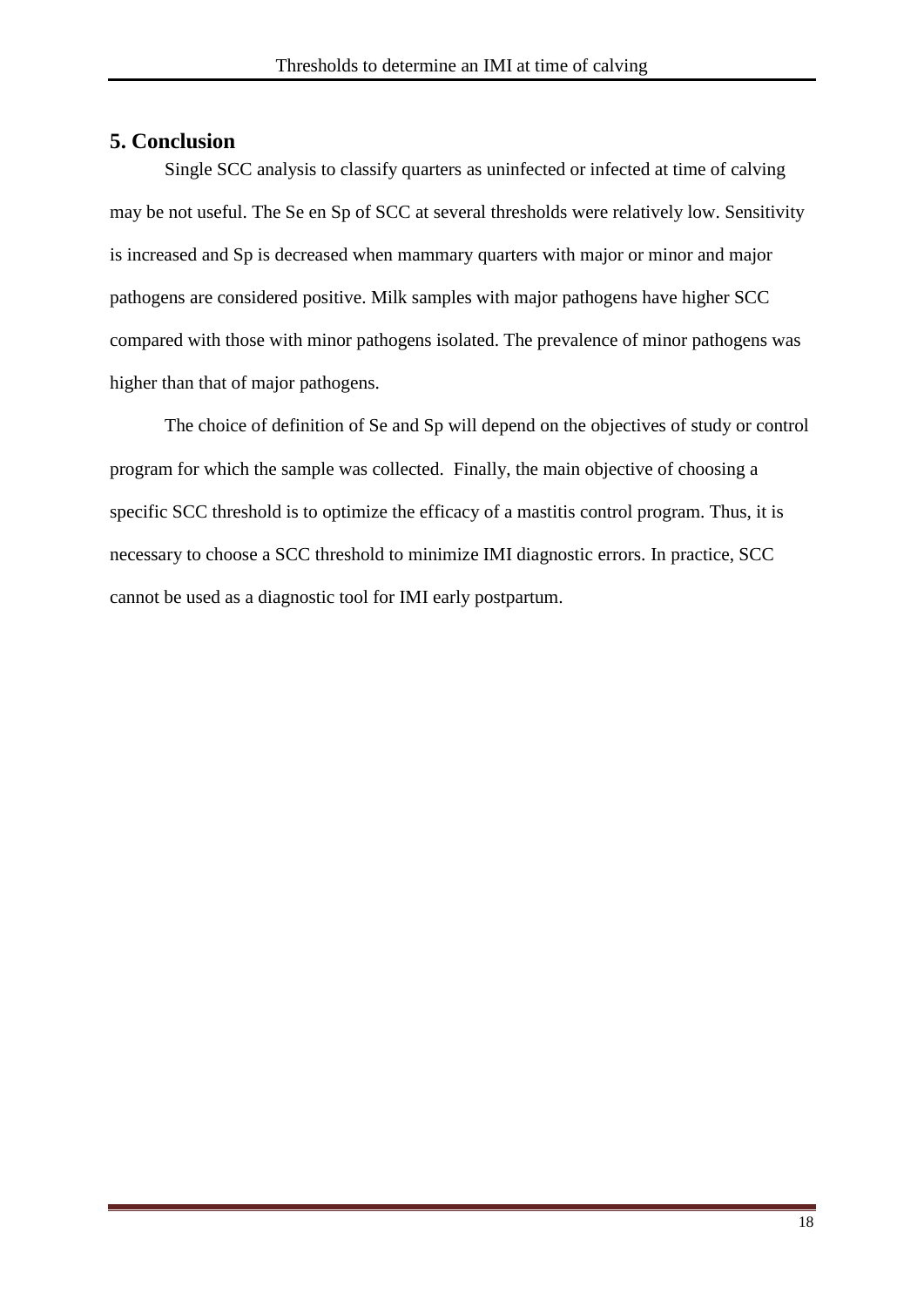# <span id="page-18-0"></span>**6. Acknowledgment**

I want to acknowledge the intensive work carried out by all students, the cooperation of the farmers who were involved in the study, the people who carried out the bacteriological analysis and processing of data. Finally I want to thank DRS. C.G.M. Scherpenzeel and DR. R.G.M. Olde Riekerink for the opportunity to work on this research and Dr. G.A.Hooijer for the supervision from University of Utrecht.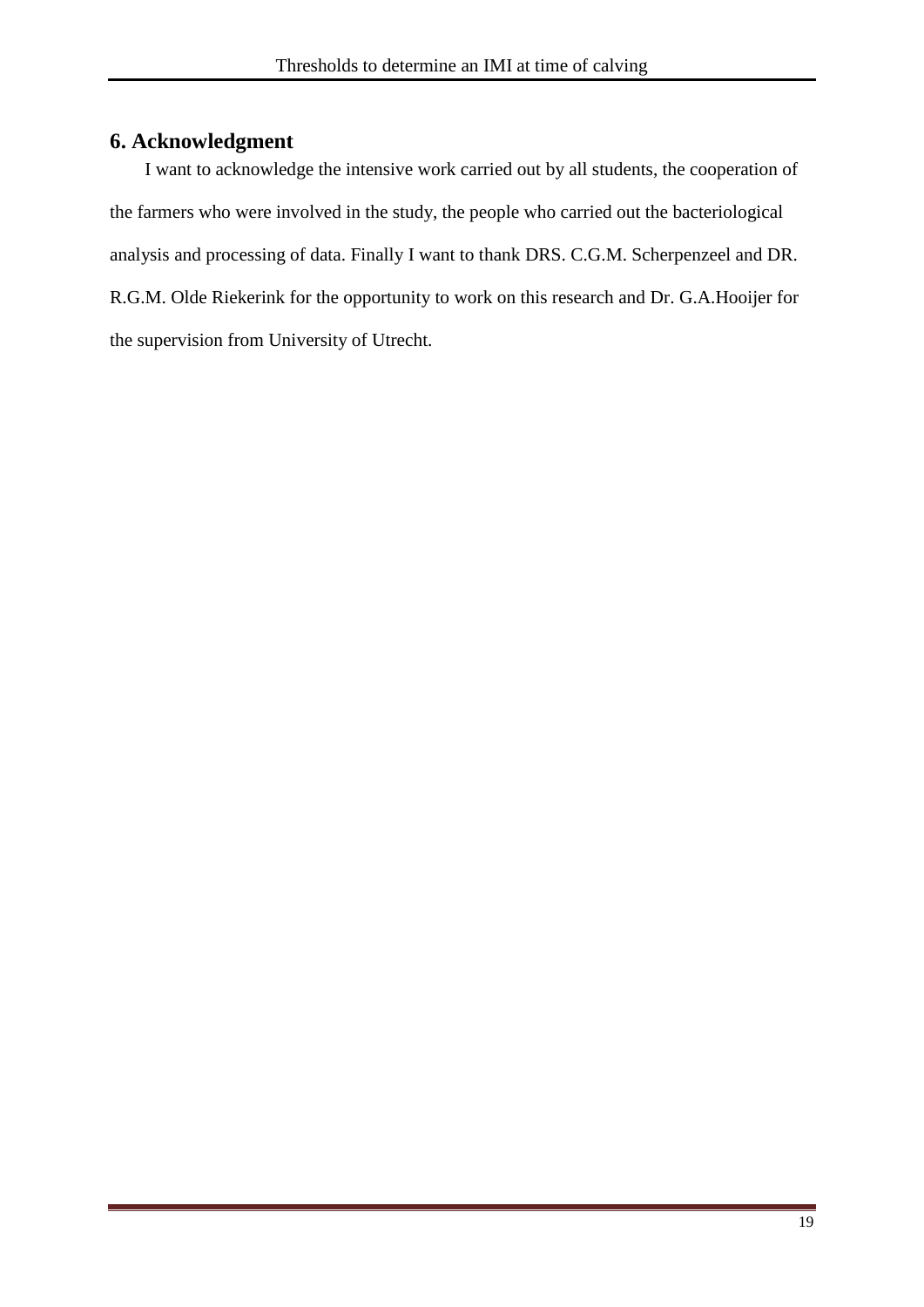## <span id="page-19-0"></span>**7. References**

- Andersen, S., Dohoo, I. R., Olde Riekerink, R., & Stryhn, H. (2010). Diagnosing intramammary infections: Evaluating expert opinions on the definition of intramammary infection using conjoint analysis. *Journal of Dairy Science, 93*(7), 2966-2975. doi:10.3168/jds.2009-2726
- Barkema, H. W., Deluyker, H. A., Schukken, Y. H., & Lam, T. J. (1999). Quarter-milk somatic cell count at calving and at the first six milkings after calving. *Preventive Veterinary Medicine, 38*(1), 1-9.
- De Vliegher, S., Barkema, H. W., Stryhn, H., Opsomer, G., & de Kruif, A. (2005). Impact of early lactation somatic cell count in heifers on milk yield over the first lactation. *Journal of Dairy Science, 88*(3), 938-947. doi:10.3168/jds.S0022-0302(05)72761-2
- De Vries, L. D., Dover, H., Casey, T., VandeHaar, M. J., & Plaut, K. (2010). Characterization of mammary stromal remodeling during the dry period. *Journal of Dairy Science, 93*(6), 2433-2443. doi:10.3168/jds.2009-2764
- Dohoo, I. R. (1993). An evaluation of the validity of individual cow somatic cell counts from cows in early lactation. *Preventive Veterinary Medicine, 16*(2), 103-110.
- Dohoo, I. R., Smith, J., Andersen, S., Kelton, D. F., & Godden, S. (2011). Diagnosing intramammary infections: Evaluation of definitions based on a single milk sample. *Journal of Dairy Science, 94*(1), 250-261. doi:10.3168/jds.2010-3559
- Hurley, W. L. (1989). Mammary gland function during involution. *Journal of Dairy Science, 72*(6), 1637-1646. doi:10.3168/jds.S0022-0302(89)79276-6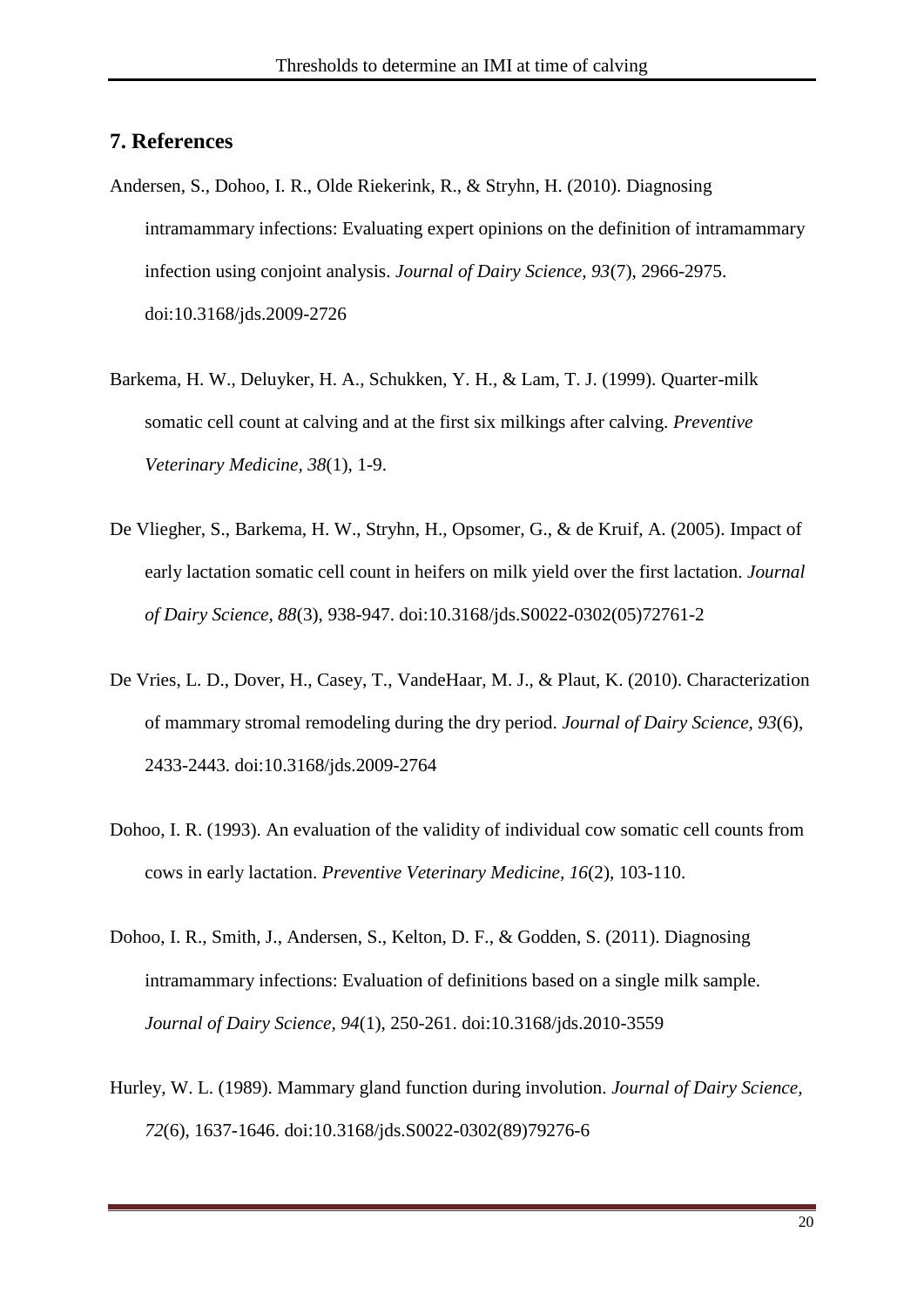- McManaman, J. L., & Neville, M. C. (2003). Mammary physiology and milk secretion. *Advanced Drug Delivery Reviews, 55*(5), 629-641.
- Olde Riekerink, R. G., Barkema, H. W., Veenstra, W., Berg, F. E., Stryhn, H., & Zadoks, R. N. (2007). Somatic cell count during and between milkings. *Journal of Dairy Science, 90*(8), 3733-3741. doi:10.3168/jds.2007-0001
- Pezeshki, A., Capuco, A. V., De Spiegeleer, B., Peelman, L., Stevens, M., Collier, R. J., & Burvenich, C. (2010). An integrated view on how the management of the dry period length of lactating cows could affect mammary biology and defence. *Journal of Animal Physiology and Animal Nutrition, 94*(5), e7-30. doi:10.1111/j.1439-0396.2010.00991.x; 10.1111/j.1439-0396.2010.00991.x
- Pyörälä, S., & Taponen, S. (2009). Coagulase-negative staphylococci-Emerging mastitis pathogens. *Veterinary Microbiology, 134*(1-2), 3-8. doi:10.1016/j.vetmic.2008.09.015
- Sampimon, O., Barkema, H. W., Berends, I., Sol, J., & Lam, T. (2009). Prevalence of intramammary infection in Dutch dairy herds. *The Journal of Dairy Research, 76*(2), 129-136. doi:10.1017/S0022029908003762
- Schepers, A. J., Lam, T. J., Schukken, Y. H., Wilmink, J. B., & Hanekamp, W. J. (1997). Estimation of variance components for somatic cell counts to determine thresholds for uninfected quarters. *Journal of Dairy Science, 80*(8), 1833-1840. doi:10.3168/jds.S0022- 0302(97)76118-6
- Schukken, Y. H., Wilson, D. J., Welcome, F., Garrison-Tikofsky, L., & Gonzalez, R. N. (2003). Monitoring udder health and milk quality using somatic cell counts. *Veterinary Research, 34*(5), 579-596. doi:10.1051/vetres:2003028